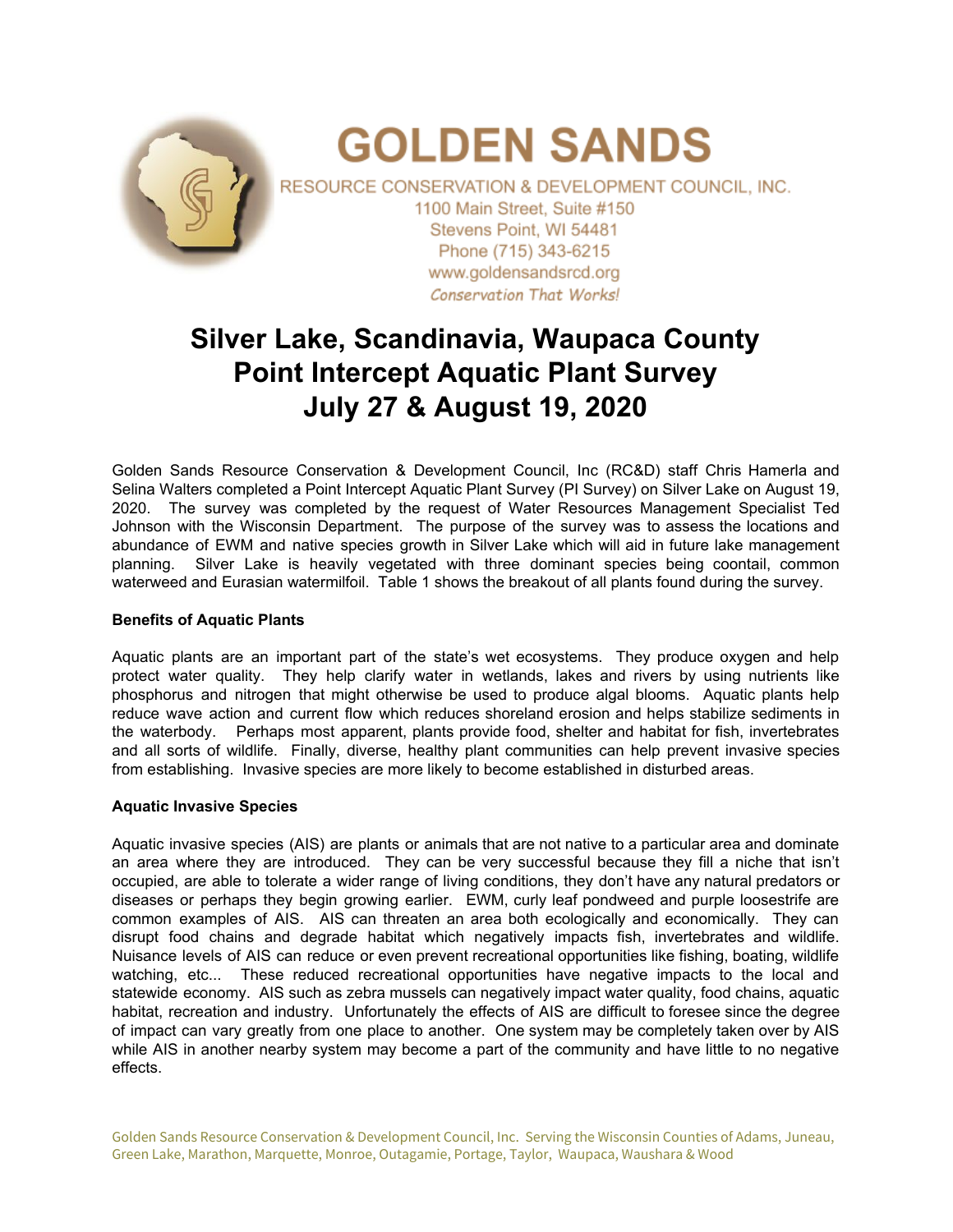### **Point Intercept Aquatic Plant Surveys**

# Illustration of Rake Fullness Rating

Point intercept (PI) surveys are completed by traveling to predetermined GPS points across the lake. Each PI lake map is based on the area and depth specific to that lake. The maps with GPS coordinates are obtained through the WDNR. Silver Lake contains 173 sample points. Using a GPS, staff traveled by kayak to each of the GPS points. At each point a two-sided rake was used to sample roughly a one foot area of the lake bottom. Sediment type (sand, rock or muck), water depth in half foot increments and the aquatic plant community was recorded. Once the rake is brought to the surface the amount of plant material on the rake is assessed and recorded. The overall fullness of plants on the rake is rated a one, two or three (see illustration to the left). Then the individual species are ranked using one, two or three. All data is recorded on the PI worksheet. Plants seen within six feet of the sample point are recorded as a "visual". (Figure 1 shows a map with survey

points and EWM locations.) Other plants seen on the lake are recorded as a "boat survey". To learn more about PI sampling methods and how data is collected please visit: <http://www.uwsp.edu/cnr-ap/UWEXLakes/Documents/ecology/Aquatic%20Plants/PL-Protocol-2010.pdf>

*Frequency of occurrence* is the percentage of time a species is found out of the total number of points sampled. Not all sample points are capable of supporting plant growth. *Littoral frequency of occurrence* is how often a species is found out of the total number of points that support plant growth. (Shown in Table 1) The deepest depth where plant growth is found is called *maximum depth of plant growth*. *Species richness* is the total number of different species found on the rake while sampling points. *Floristic Quality Index (FQI)* is the ranking of the plants in the lake that compares to an undisturbed lake. The higher the FQI the closer the plant community is to that of an undisturbed system. Approximately 250 lakes across Wisconsin are used to calculate the statewide and ecoregion averages for comparison. Table 2 summarizes the lake's littoral frequency of occurrence, maximum depth of plant growth, species richness and FQI.

It should be noted that plant species may differ from year to year on. GPS coordinates are accurate only within twenty feet and plant communities can shift. Table 1 represents only those species which were detected on the rake during the survey.

#### Table 1: **Species Present**

% Littoral frequency of occurrence: This is calculated by taking the total number of times a species is recorded divided by the total number of points in the lake where plant growth is possible.

\* means <sup>a</sup> non-native species, potentially invasive.

| <b>Common Name</b>  | <b>Scientific Name</b>    | Plant type: floating leaf,<br>free floating, submergent,<br>emergent | % Littoral<br><b>Frequency of</b><br><b>Occurrence</b> |
|---------------------|---------------------------|----------------------------------------------------------------------|--------------------------------------------------------|
| Coontail            | Ceratophyllum demersum    | submersed                                                            | 90.59                                                  |
| Common waterweed    | Elodea canadensis         | submersed                                                            | 57.06                                                  |
| Muskgrass           | Chara sp                  | submersed                                                            | 2.35                                                   |
| Slender najad       | Najas flexilis            | submersed                                                            | 14.12                                                  |
| White stem pondweed | Potamogeton praelongus    | submersed                                                            | 15.29                                                  |
| Flat stem pondweed  | Potamogeton zosteriformis | submersed                                                            | 1.76                                                   |

Golden Sands Resource Conservation & Development Council, Inc. Serving the Wisconsin Counties of Adams, Juneau, Green Lake, Marathon, Marquette, Monroe, Outagamie, Portage, Taylor, Waupaca, Waushara & Wood